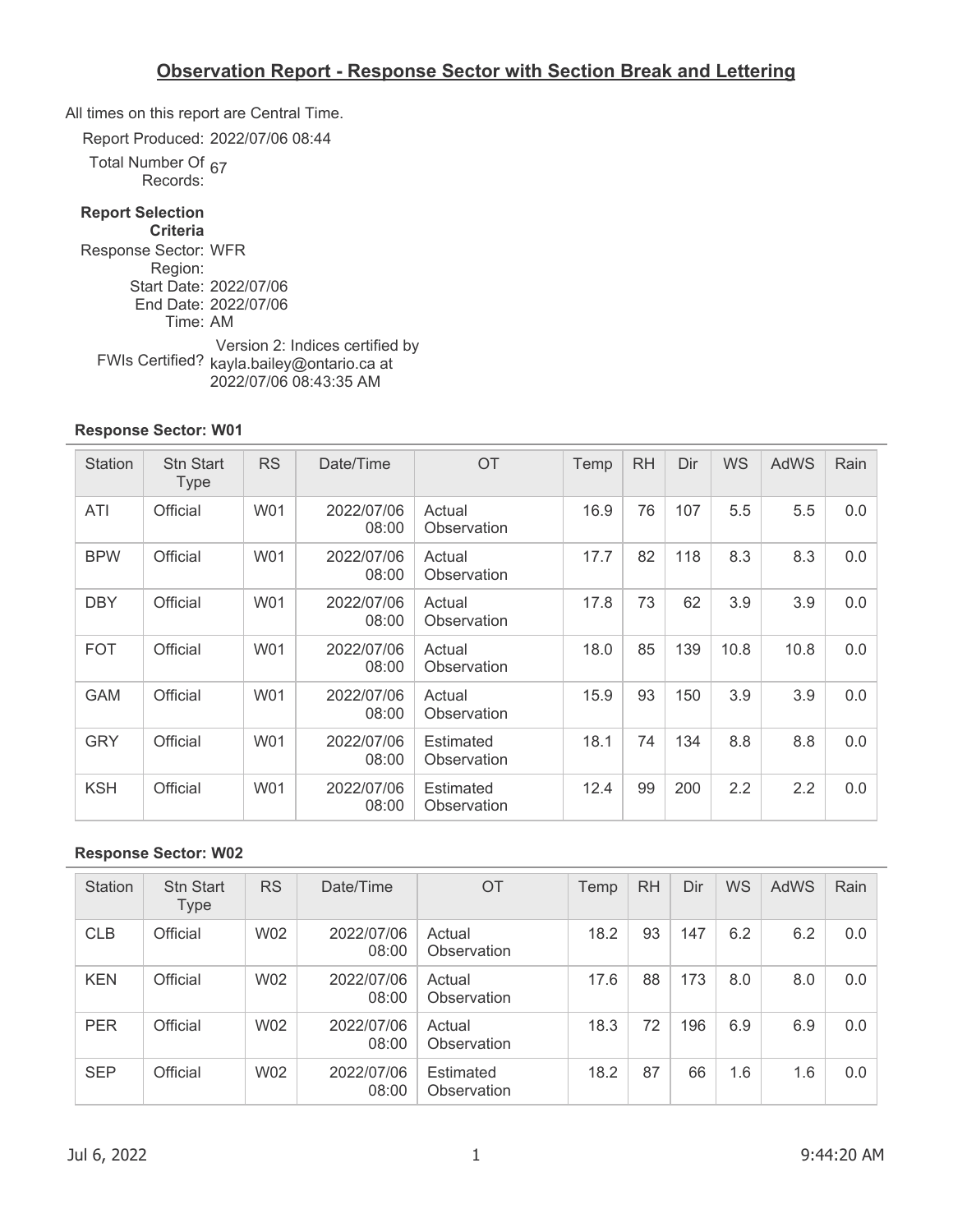| Station    | <b>Stn Start</b><br>$T$ vpe | <b>RS</b>  | Date/Time           |                       | Temp | <b>RH</b> | Dir | <b>WS</b> | <b>AdWS</b> | Rain |
|------------|-----------------------------|------------|---------------------|-----------------------|------|-----------|-----|-----------|-------------|------|
| <b>SXN</b> | Official                    | <b>W02</b> | 2022/07/06<br>08:00 | Actual<br>Observation | 19.4 | 87        | 125 | 3.6       | 3.6         | 0.0  |

#### **Response Sector: W03**

| <b>Station</b> | <b>Stn Start</b><br><b>Type</b> | <b>RS</b>  | Date/Time           | OT                              | Temp | <b>RH</b> | Dir | <b>WS</b> | AdWS | Rain |
|----------------|---------------------------------|------------|---------------------|---------------------------------|------|-----------|-----|-----------|------|------|
| <b>DYM</b>     | Official                        | <b>W03</b> | 2022/07/06<br>08:00 | Actual<br>Observation           | 11.2 | 95        | 239 | 2.7       | 2.7  | 0.0  |
| <b>GLP</b>     | Official                        | <b>W03</b> | 2022/07/06<br>08:00 | Estimated<br>Observation        | 11.8 | 82        | 120 | 2.3       | 2.3  | 0.0  |
| <b>IGN</b>     | Official                        | <b>W03</b> | 2022/07/06<br>08:00 | Actual<br>Observation           | 17.4 | 71        | 182 | 3.1       | 3.1  | 0.0  |
| <b>STU</b>     | Official                        | <b>W03</b> | 2022/07/06<br>08:00 | <b>Estimated</b><br>Observation | 14.5 | 79        | 122 | 4.5       | 4.5  | 0.0  |
| <b>SWW</b>     | Official                        | <b>W03</b> | 2022/07/06<br>08:00 | Actual<br>Observation           | 18.2 | 72        | 188 | 7.8       | 7.8  | 0.0  |
| <b>VBW</b>     | Official                        | W03        | 2022/07/06<br>08:00 | Actual<br>Observation           | 18.3 | 69        | 186 | 11.5      | 11.5 | 0.0  |

| <b>Station</b> | <b>Stn Start</b><br><b>Type</b> | <b>RS</b>  | Date/Time           | OT                       | Temp | <b>RH</b> | Dir | <b>WS</b> | AdWS | Rain |
|----------------|---------------------------------|------------|---------------------|--------------------------|------|-----------|-----|-----------|------|------|
| 1LD            | Official                        | <b>W04</b> | 2022/07/06<br>07:00 | Estimated<br>Observation | 7.5  | 99        | 341 | 1.5       | 1.5  | 0.0  |
| <b>ARM</b>     | Official                        | W04        | 2022/07/06<br>07:00 | Actual<br>Observation    | 10.8 | 81        | 301 | 1.8       | 1.8  | 0.0  |
| <b>ARO</b>     | Official                        | W04        | 2022/07/06<br>07:00 | Actual<br>Observation    | 10.1 | 99        | 143 | 1.1       | 1.1  | 0.2  |
| <b>DOR</b>     | Official                        | W04        | 2022/07/06<br>07:00 | Actual<br>Observation    | 7.5  | 99        | 341 | 1.5       | 1.5  | 0.0  |
| <b>ENG</b>     | Official                        | W04        | 2022/07/06<br>07:00 | Actual<br>Observation    | 10.7 | 97        | 86  | 1.6       | 1.6  | 0.0  |
| <b>HIK</b>     | Official                        | W04        | 2022/07/06<br>07:00 | Actual<br>Observation    | 10.2 | 95        | 99  | 0.0       | 0.0  | 0.0  |
| <b>KAB</b>     | Official                        | W04        | 2022/07/06<br>07:00 | Actual<br>Observation    | 10.3 | 98        | 346 | 0.9       | 0.9  | 0.0  |
| <b>KRN</b>     | Official                        | W04        | 2022/07/06<br>07:00 | Estimated<br>Observation | 10.5 | 100       | 182 | 1.9       | 1.9  | 0.0  |
| <b>MYR</b>     | Official                        | W04        | 2022/07/06<br>07:00 | Estimated<br>Observation | 10.8 | 100       | 84  | 0.0       | 0.0  | 0.0  |
| <b>NON</b>     | Official                        | W04        | 2022/07/06          | Actual                   | 11.8 | 97        | 249 | 2.1       | 2.1  | 0.0  |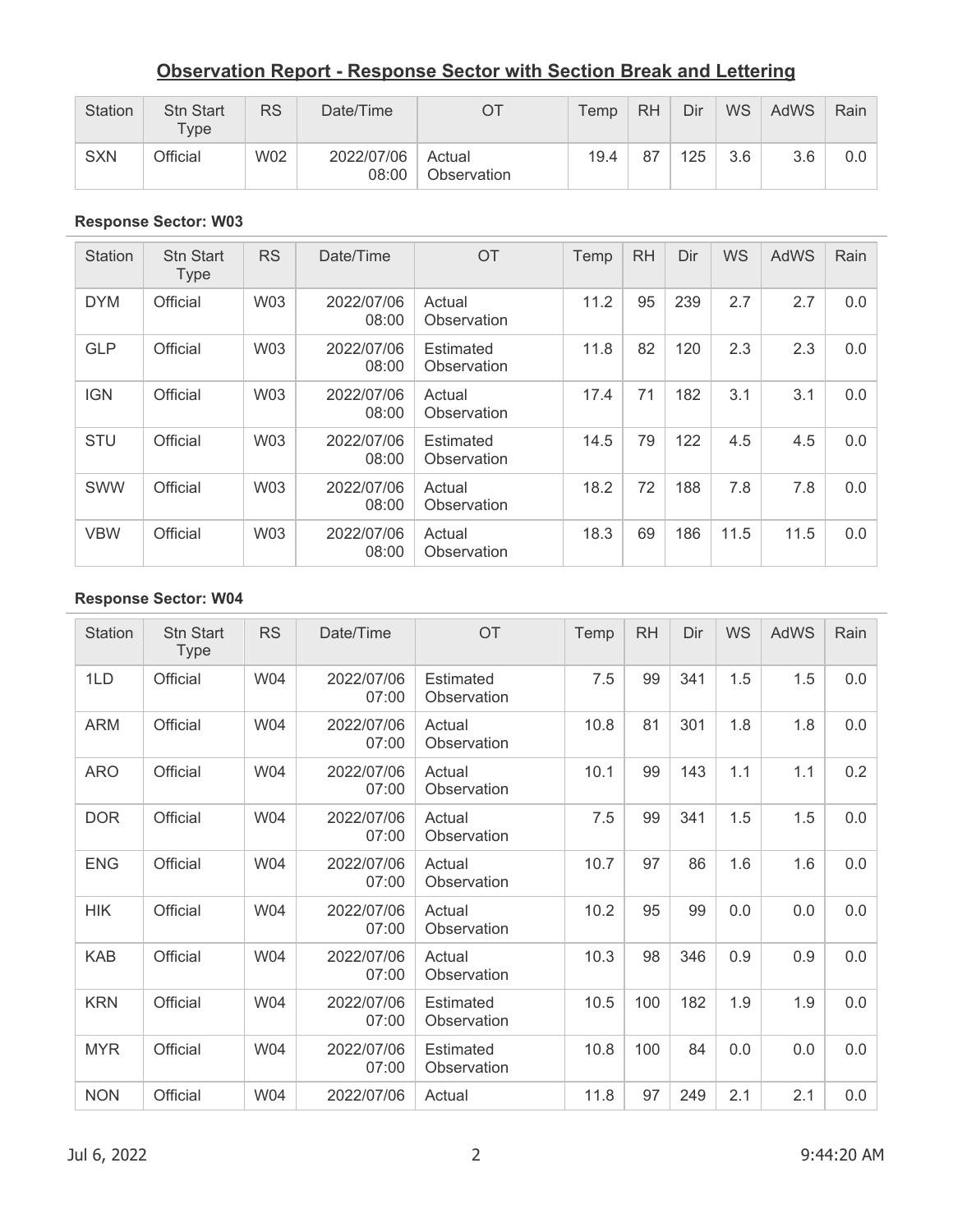| Station    | <b>Stn Start</b><br>Type | <b>RS</b> | Date/Time           | <b>OT</b>             | Temp | RH  | Dir | WS  | AdWS | Rain |
|------------|--------------------------|-----------|---------------------|-----------------------|------|-----|-----|-----|------|------|
|            |                          |           | 07:00               | Observation           |      |     |     |     |      |      |
| <b>RTH</b> | Official                 | W04       | 2022/07/06<br>07:00 | Actual<br>Observation | 9.9  | 100 | 56  | 0.0 | 0.0  | 0.2  |
| <b>THU</b> | Official                 | W04       | 2022/07/06<br>07:00 | Actual<br>Observation | 10.4 | 99  | 296 | 1.6 | 1.6  | 0.2  |
| <b>WHT</b> | Official                 | W04       | 2022/07/06<br>07:00 | Actual<br>Observation | 14.4 | 69  | 204 | 0.3 | 0.3  | 0.0  |

### **Response Sector: W05**

| <b>Station</b> | <b>Stn Start</b><br><b>Type</b> | <b>RS</b>  | Date/Time           | <b>OT</b>                       | Temp | <b>RH</b> | Dir | WS   | AdWS | Rain |
|----------------|---------------------------------|------------|---------------------|---------------------------------|------|-----------|-----|------|------|------|
| <b>BAK</b>     | Official                        | <b>W05</b> | 2022/07/06<br>08:00 | Estimated<br>Observation        | 16.4 | 56        | 147 | 6.2  | 6.2  | 0.0  |
| <b>BUN</b>     | Official                        | <b>W05</b> | 2022/07/06<br>08:00 | Actual<br>Observation           | 16.6 | 75        | 154 | 5.9  | 5.9  | 0.0  |
| <b>DEE</b>     | Official                        | <b>W05</b> | 2022/07/06<br>08:00 | Actual<br>Observation           | 15.8 | 51        | 186 | 8.8  | 5.3  | 0.0  |
| <b>JOB</b>     | Official                        | <b>W05</b> | 2022/07/06<br>08:00 | Actual<br>Observation           | 17.3 | 58        | 133 | 6.6  | 6.6  | 0.0  |
| <b>LAC</b>     | Official                        | <b>W05</b> | 2022/07/06<br>08:00 | <b>Estimated</b><br>Observation | 16.8 | 66        | 104 | 9.7  | 9.7  | 0.0  |
| <b>MCD</b>     | Official                        | <b>W05</b> | 2022/07/06<br>08:00 | Actual<br>Observation           | 16.5 | 50        | 174 | 12.6 | 12.6 | 0.0  |
| <b>POP</b>     | Official                        | <b>W05</b> | 2022/07/06<br>08:00 | Actual<br>Observation           | 15.4 | 57        | 101 | 8.0  | 4.8  | 0.0  |
| <b>SDY</b>     | Official                        | <b>W05</b> | 2022/07/06<br>08:00 | Actual<br>Observation           | 18.1 | 48        | 162 | 3.4  | 2.0  | 0.0  |
| SOU            | Official                        | <b>W05</b> | 2022/07/06<br>08:00 | Estimated<br>Observation        | 17.6 | 57        | 270 | 4.4  | 4.4  | 0.0  |
| <b>TRT</b>     | Official                        | <b>W05</b> | 2022/07/06<br>08:00 | Actual<br>Observation           | 16.2 | 60        | 140 | 3.9  | 3.9  | 0.0  |

| Station    | <b>Stn Start</b><br>Type | <b>RS</b> | Date/Time           | <b>OT</b>                | Temp | <b>RH</b> | Dir | WS   | <b>AdWS</b> | Rain |
|------------|--------------------------|-----------|---------------------|--------------------------|------|-----------|-----|------|-------------|------|
| <b>BKN</b> | Official                 | W06       | 2022/07/06<br>08:00 | Estimated<br>Observation | 17.7 | 46        | 273 | 11.7 | 11.7        | 0.0  |
| <b>BTL</b> | Official                 | W06       | 2022/07/06<br>08:00 | Actual<br>Observation    | 16.7 | 59        | 270 | 13.0 | 13.0        | 0.0  |
| <b>CAT</b> | Official                 | W06       | 2022/07/06<br>08:00 | Estimated<br>Observation | 18.2 | 50        | 169 | 8.6  | 5.2         | 0.0  |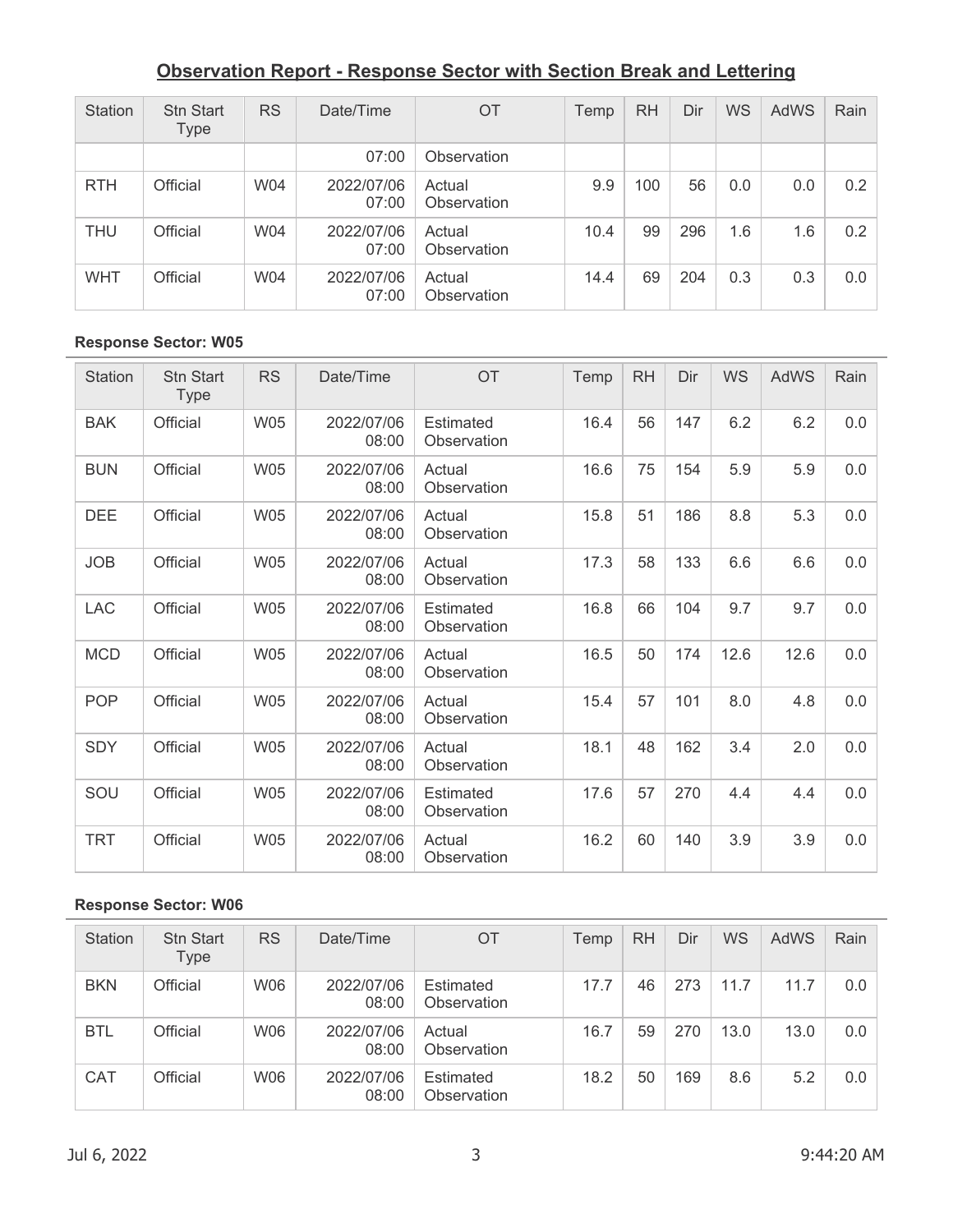| Station    | <b>Stn Start</b><br><b>Type</b> | <b>RS</b>  | Date/Time           | <b>OT</b>                       | Temp | <b>RH</b> | Dir      | <b>WS</b> | <b>AdWS</b> | Rain |
|------------|---------------------------------|------------|---------------------|---------------------------------|------|-----------|----------|-----------|-------------|------|
| <b>KNG</b> | Official                        | <b>W06</b> | 2022/07/06<br>08:00 | Estimated<br>Observation        | 17.3 | 44        | 245      | 7.6       | 4.6         | 0.0  |
| <b>MED</b> | Official                        | <b>W06</b> | 2022/07/06<br>08:00 | Actual<br>Observation           | 13.5 | 68        | 139      | 2.6       | 2.6         | 0.0  |
| <b>MSK</b> | Official                        | <b>W06</b> | 2022/07/06<br>08:00 | Estimated<br>Observation        | 17.2 | 52        | 194      | 1.4       | 0.8         | 0.0  |
| <b>PIC</b> | Official                        | <b>W06</b> | 2022/07/06<br>08:00 | Actual<br>Observation           | 17.0 | 49        | 215      | 19.0      | 19.0        | 0.0  |
| <b>SAC</b> | Official                        | <b>W06</b> | 2022/07/06<br>08:00 | Actual<br>Observation           | 20.2 | 44        | 199      | 3.9       | 2.3         | 0.0  |
| <b>SIO</b> | Official                        | <b>W06</b> | 2022/07/06<br>08:00 | Actual<br>Observation           | 18.0 | 72        | 177      | 8.3       | 8.3         | 0.0  |
| <b>SLA</b> | Official                        | <b>W06</b> | 2022/07/06<br>08:00 | Actual<br>Observation           | 17.0 | 48        | 172      | 15.1      | 15.1        | 0.0  |
| <b>SOC</b> | Official                        | <b>W06</b> | 2022/07/06<br>08:00 | Actual<br>Observation           | 16.3 | 66        | $\Omega$ | 0.0       | 0.0         | 0.0  |
| <b>SVB</b> | Official                        | <b>W06</b> | 2022/07/06<br>08:00 | Actual<br>Observation           | 16.2 | 61        | 173      | 4.6       | 4.6         | 0.0  |
| <b>WBN</b> | Official                        | <b>W06</b> | 2022/07/06<br>08:00 | <b>Estimated</b><br>Observation | 13.1 | 56        | 195      | 6.2       | 6.2         | 0.0  |
| <b>WEA</b> | Official                        | <b>W06</b> | 2022/07/06<br>08:00 | Actual<br>Observation           | 16.9 | 53        | 178      | 6.4       | 3.8         | 0.0  |

| Station    | <b>Stn Start</b><br>Type | <b>RS</b>  | Date/Time           | <b>OT</b>             | Temp | <b>RH</b> | Dir | <b>WS</b> | <b>AdWS</b> | Rain |
|------------|--------------------------|------------|---------------------|-----------------------|------|-----------|-----|-----------|-------------|------|
| <b>ANA</b> | Official                 | <b>W07</b> | 2022/07/06<br>07:00 | Actual<br>Observation | 11.6 | 79        | 272 | 3.4       | 3.4         | 0.0  |
| <b>AUD</b> | Official                 | <b>W07</b> | 2022/07/06<br>07:00 | Actual<br>Observation | 11.3 | 76        | 81  | 0.6       | 0.6         | 0.0  |
| <b>DVL</b> | Official                 | <b>W07</b> | 2022/07/06<br>07:00 | Actual<br>Observation | 7.8  | 98        | 5   | 0.8       | 0.8         | 0.0  |
| <b>FTH</b> | Official                 | <b>W07</b> | 2022/07/06<br>07:00 | Actual<br>Observation | 14.3 | 66        | 254 | 5.5       | 5.5         | 0.0  |
| <b>JEA</b> | Official                 | <b>W07</b> | 2022/07/06<br>07:00 | Actual<br>Observation | 11.8 | 91        | 177 | 1.5       | 1.5         | 0.0  |
| <b>KAS</b> | Official                 | <b>W07</b> | 2022/07/06<br>07:00 | Actual<br>Observation | 14.8 | 57        | 125 | 9.4       | 5.6         | 0.0  |
| <b>NAK</b> | Official                 | <b>W07</b> | 2022/07/06<br>07:00 | Actual<br>Observation | 12.4 | 98        | 326 | 6.1       | 6.1         | 0.0  |
| <b>NIB</b> | Official                 | W07        | 2022/07/06          | Actual                | 12.9 | 68        | 221 | 8.8       | 8.8         | 0.0  |